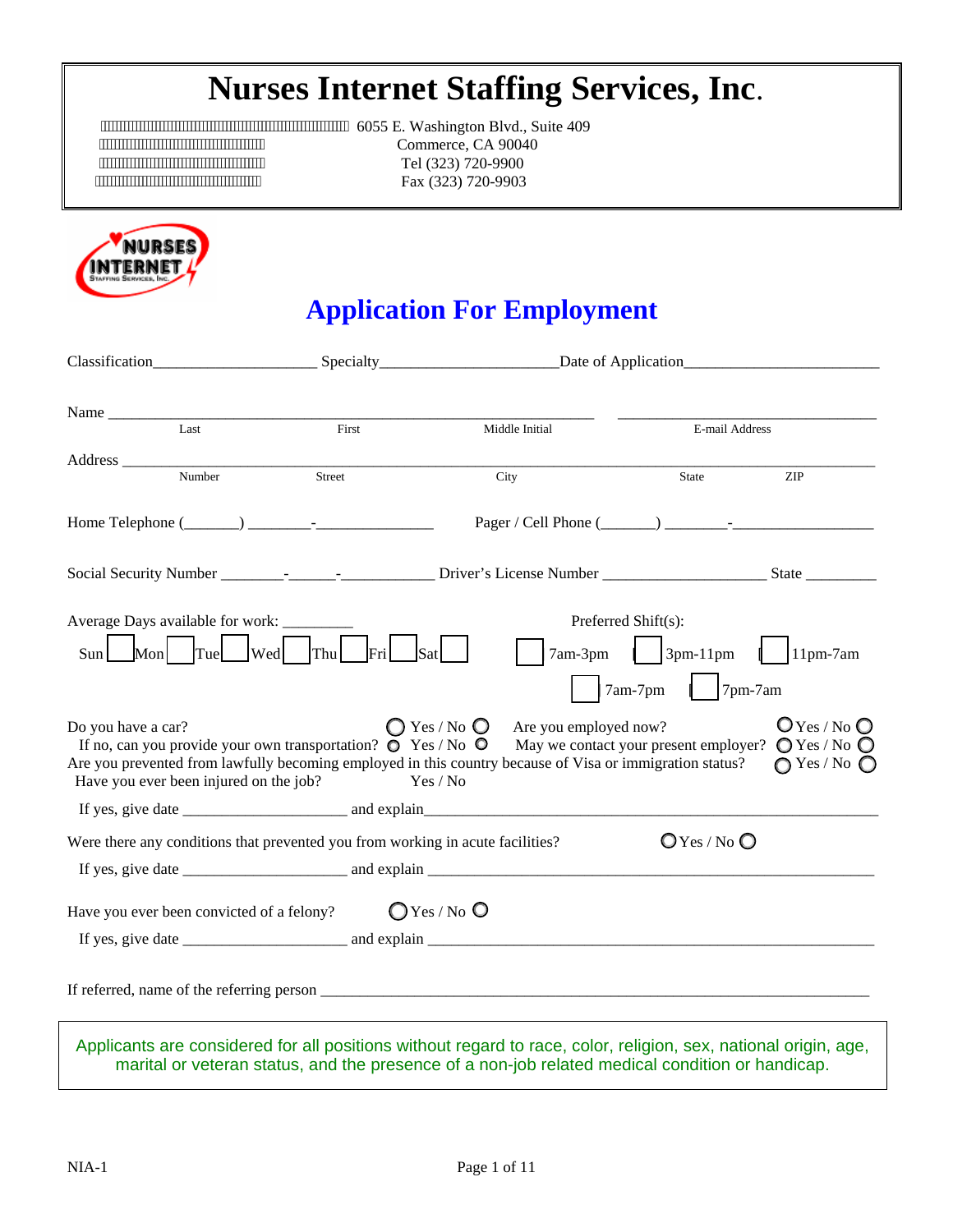

*'The finest because we care'*

6055 E. Washington Blvd., Suite 409, Commerce, CA 90040 • Tel (323) 720-9900 • Fax (323) 720-9903 • www.nursesinternet.com

### **PROFESSIONAL LICENSES**

| Type of License | License # | <b>Expiration Date</b> | <b>Issuing State</b> |
|-----------------|-----------|------------------------|----------------------|
|                 |           |                        |                      |
|                 |           |                        |                      |
|                 |           |                        |                      |
|                 |           |                        |                      |
|                 |           |                        |                      |
|                 |           |                        |                      |

#### **EDUCATION AND TRAINING**

| Education                 | Name and Location of School | # of<br>Years | Year<br>Graduated | Degree           |
|---------------------------|-----------------------------|---------------|-------------------|------------------|
| Basic                     |                             |               |                   | <b>Associate</b> |
| Nursing                   |                             |               |                   | $\parallel$ BSN  |
| <b>Graduating Nursing</b> |                             |               |                   | 1 MSN            |
| Education                 |                             |               |                   | Other            |
| Certificate               |                             |               |                   | List Below       |
| Program/Other             |                             |               |                   |                  |
|                           |                             |               |                   |                  |
| Special<br>Training       |                             |               |                   |                  |
| <b>Skills</b>             |                             |               |                   |                  |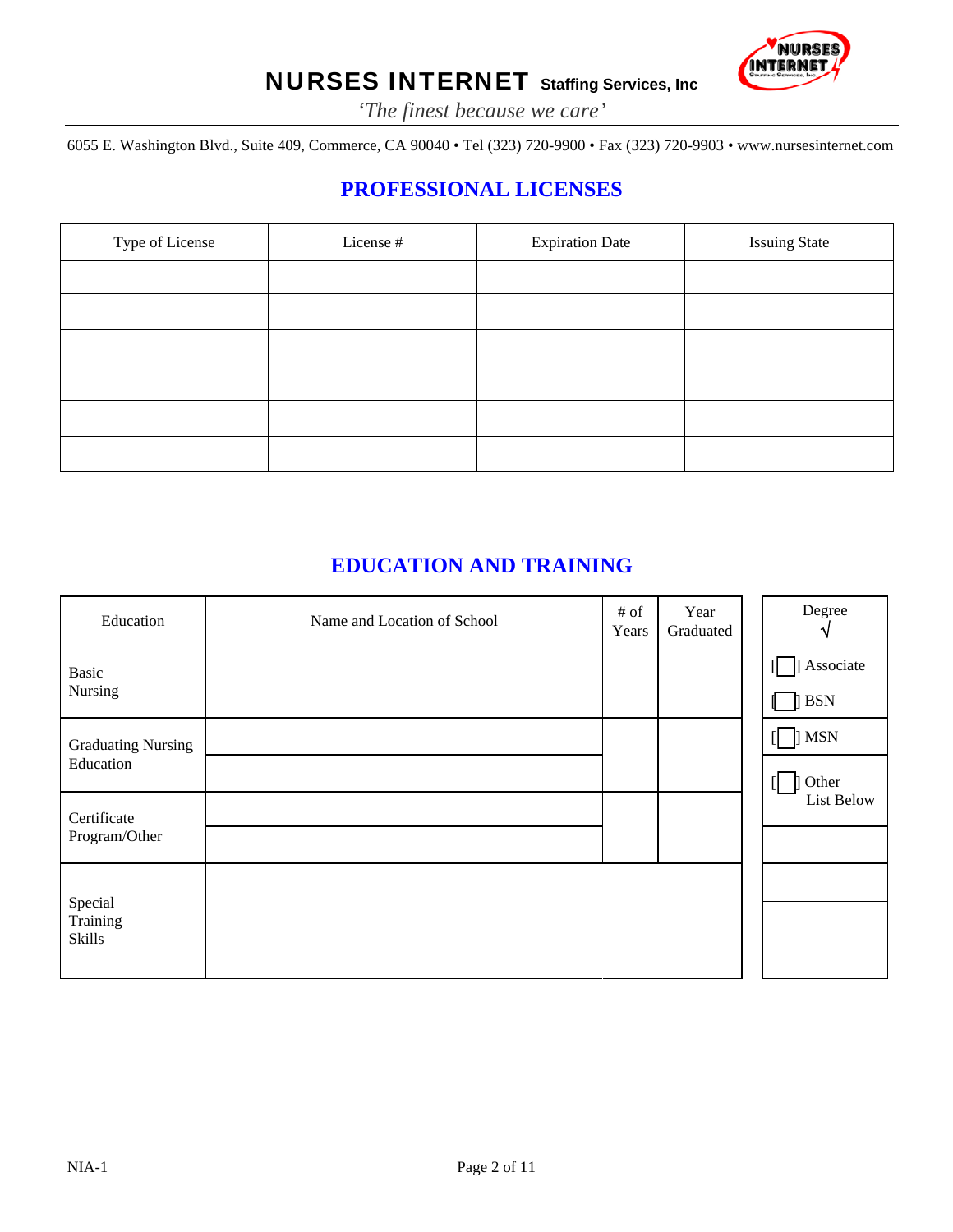

*'The finest because we care'*

6055 E. Washington Blvd., Suite 409, Commerce, CA 90040 • Tel (323) 720-9900 • Fax (323) 720-9903 • [www.nursesinternet.com](http://www.nursesinternet.com/)

### **PROFESSIONAL EXPERIENCE**

| From                           | $\operatorname{To}$                                                       | Class      | Specialty    |  |
|--------------------------------|---------------------------------------------------------------------------|------------|--------------|--|
| Hospital / Agency              | Address                                                                   |            | City / State |  |
| Hospital Supervisor            |                                                                           | Tel Number |              |  |
| <b>Agency Staffing Manager</b> |                                                                           | Tel Number |              |  |
| Duties                         |                                                                           |            |              |  |
| Reason For Leaving             |                                                                           | Comments   |              |  |
| From                           | T <sub>o</sub>                                                            | Class      | Specialty    |  |
| Hospital / Agency              | Address                                                                   |            | City / State |  |
| Hospital Supervisor            |                                                                           | Tel Number |              |  |
| <b>Agency Staffing Manager</b> |                                                                           | Tel Number |              |  |
| Duties                         |                                                                           |            |              |  |
| Reason For Leaving             |                                                                           | Comments   |              |  |
| From                           | T <sub>o</sub>                                                            | Class      | Specialty    |  |
| Hospital / Agency              | Address                                                                   |            | City / State |  |
| Hospital Supervisor            |                                                                           | Tel Number |              |  |
| Agency Staffing Manager        |                                                                           | Tel Number |              |  |
| Duties                         |                                                                           |            |              |  |
| Reason For Leaving             |                                                                           | Comments   |              |  |
|                                | Names of Other Hospitals and Agencies You Worked in Last Three (3) Years: |            |              |  |
|                                |                                                                           |            |              |  |

#### **How many years of acute experience do you have?** \_\_\_\_\_\_\_\_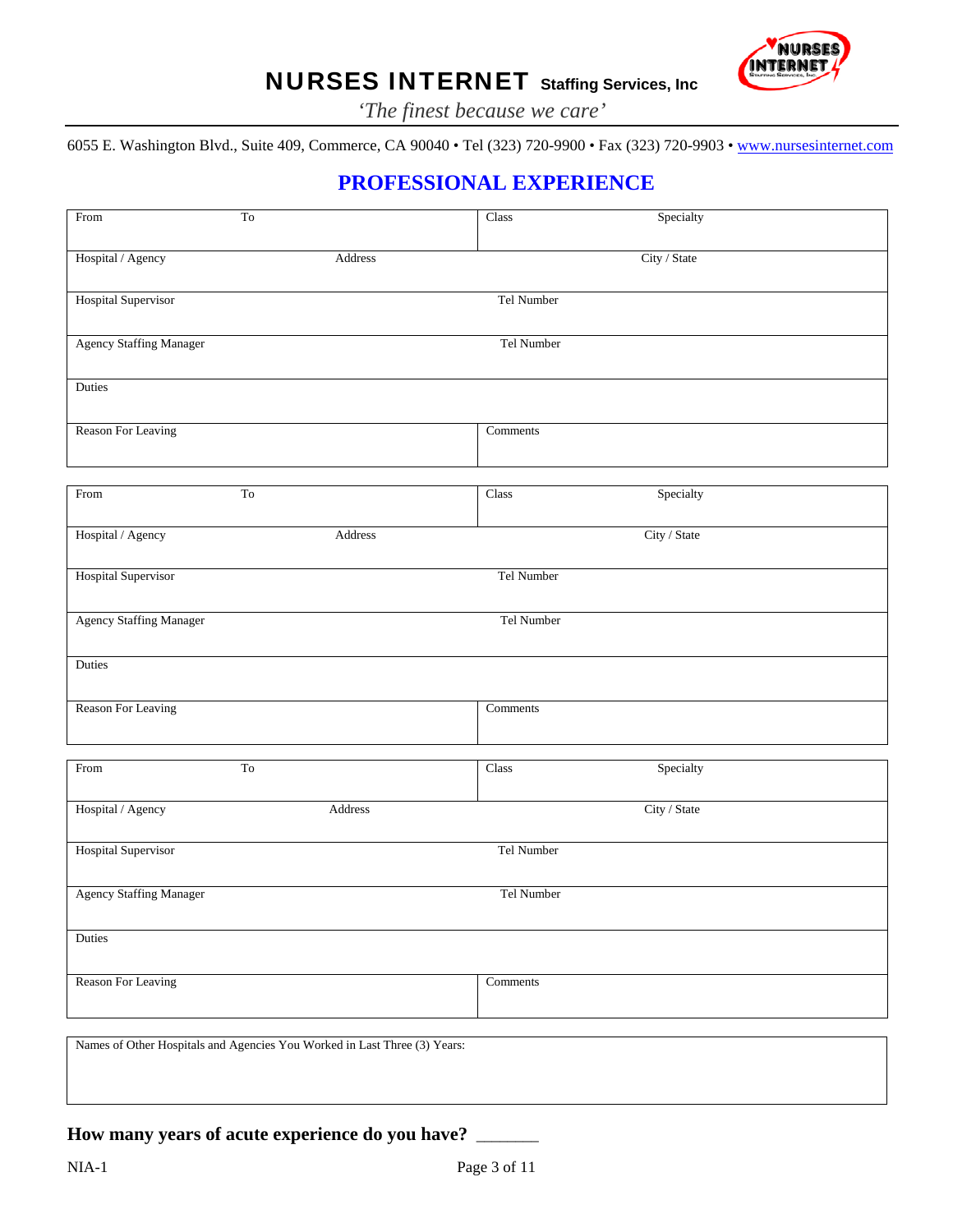

*'The finest because we care'*

6055 E. Washington Blvd., Suite 409, Commerce, CA 90040 • Tel (323) 720-9900 • Fax (323) 720-9903 • [www.nursesinternet.com](http://www.nursesinternet.com/)

### **PERSONAL REFERENCES**

| Please give three references that are not related to you. |              |             |
|-----------------------------------------------------------|--------------|-------------|
| Name                                                      | Relationship | Tel. Number |
|                                                           |              |             |
|                                                           |              |             |
| Address                                                   |              |             |
|                                                           |              |             |
|                                                           |              |             |
|                                                           |              |             |
| Name                                                      | Relationship | Tel. Number |
|                                                           |              |             |
|                                                           |              |             |
| Address                                                   |              |             |
|                                                           |              |             |
|                                                           |              |             |
| Name                                                      | Relationship | Tel. Number |
|                                                           |              |             |
|                                                           |              |             |

| Address |  |
|---------|--|
|         |  |
|         |  |
|         |  |

### **In case of an emergency, notify:**

| Name |  |
|------|--|
|      |  |
|      |  |
|      |  |
|      |  |
|      |  |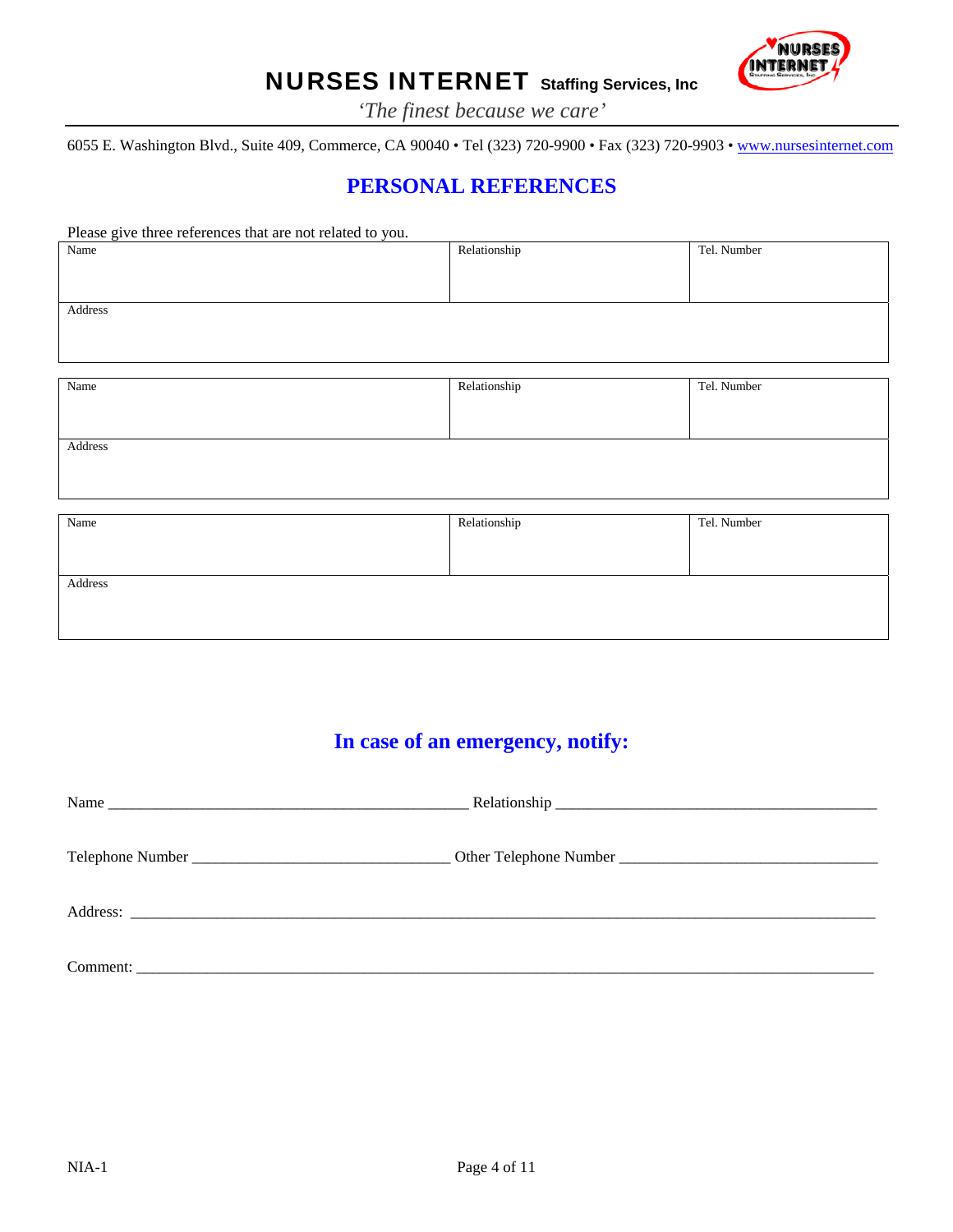

*'The finest because we care'*

6055 E. Washington Blvd., Suite 409, Commerce, CA 90040 • Tel (323) 720-9900 • Fax (323) 720-9903 • [www.nursesinternet.com](http://www.nursesinternet.com/)

### **PATIENT BILL OF RIGHTS**

As a health care provider, personnel serve as an advocate for the patient. All personnel will adhere to the Patient Bill of Rights:

- The patient/patient's representative has a right to all information contained in the patient's medical record at the hospital and a right to examine the record upon request.
- The patient has the right to be treated with consideration, respect and full recognition of dignity and individuality, including privacy in treatment and care of personal needs.
- The patient has the right to be informed by the hospital of the address and telephone number of the complaint receiving unit of the State Department of Health and the right to file a complaint/grievance against any service or personnel with the agency, hospital or State Consumer Affairs without reprisal or disruption of services.
- The patient has the right to receive information from the staff to help the patient/family make informed decisions. The patient/family will be instructed in the patient's care and illness to aid the patient in becoming as independent as possible.
- The patient has the right to be assured that the personnel providing care are qualified through education, experience and licensing/certification to provide such services including the right to know the identity, professional status and role of hospital personnel.
- The patient has the right to prompt attention, especially in a medical emergency situation.
- The patient has the right to know what conduct and/or responsibilities are expected of them.
- The patient has the right to the same quality treatment given all patients and reasonable continuity of care regardless of race, color, national origin, sex, age, creed, and mental or physical handicap.
- The patient has the right to be fully informed prior to or at the time of admission of services available in the hospital and of related charges, including non-coverage or termination of his/her eligibility, examine an itemized and detailed bill for services rendered.
- The patient has the right to be fully informed by the physician of his/her medical condition, unless contraindicated, or any procedure (informed consent) and to be allowed the opportunity to participate in the planning of his/her medical treatment including the right to refuse to participate in experimental research.
- The patient has the right to informed participation in establishing their treatment plan and the right to refuse any personnel or discontinue services at any time with or without physician approval.
- The patient has the right to be assured of confidential treatment of personal information and medical records including the right to approve or refuse their release to any individual outside the hospital except in the case of transfer to another facility or as required by law or third party payment contract. The patient/responsible party will sign a release of information form if a record is needed. Case discussion will be limited to persons involved in care and treatment except as otherwise dictated by law or third party payment contract.

Personnel are expected to report the following events to a supervisor:

- Any action, order or treatment which in the professional judgment of the individual appears to be potentially harmful to the patient.
- Patient complaints regarding their care.

Applicant Signature: \_\_\_\_\_\_\_\_\_\_\_\_\_\_\_\_\_\_\_\_\_\_\_\_\_\_\_\_\_\_\_\_\_\_\_\_\_\_\_\_\_\_\_\_ Date: \_\_\_\_\_\_\_\_\_\_\_\_\_\_\_\_\_\_\_\_\_\_\_\_\_\_\_\_\_\_\_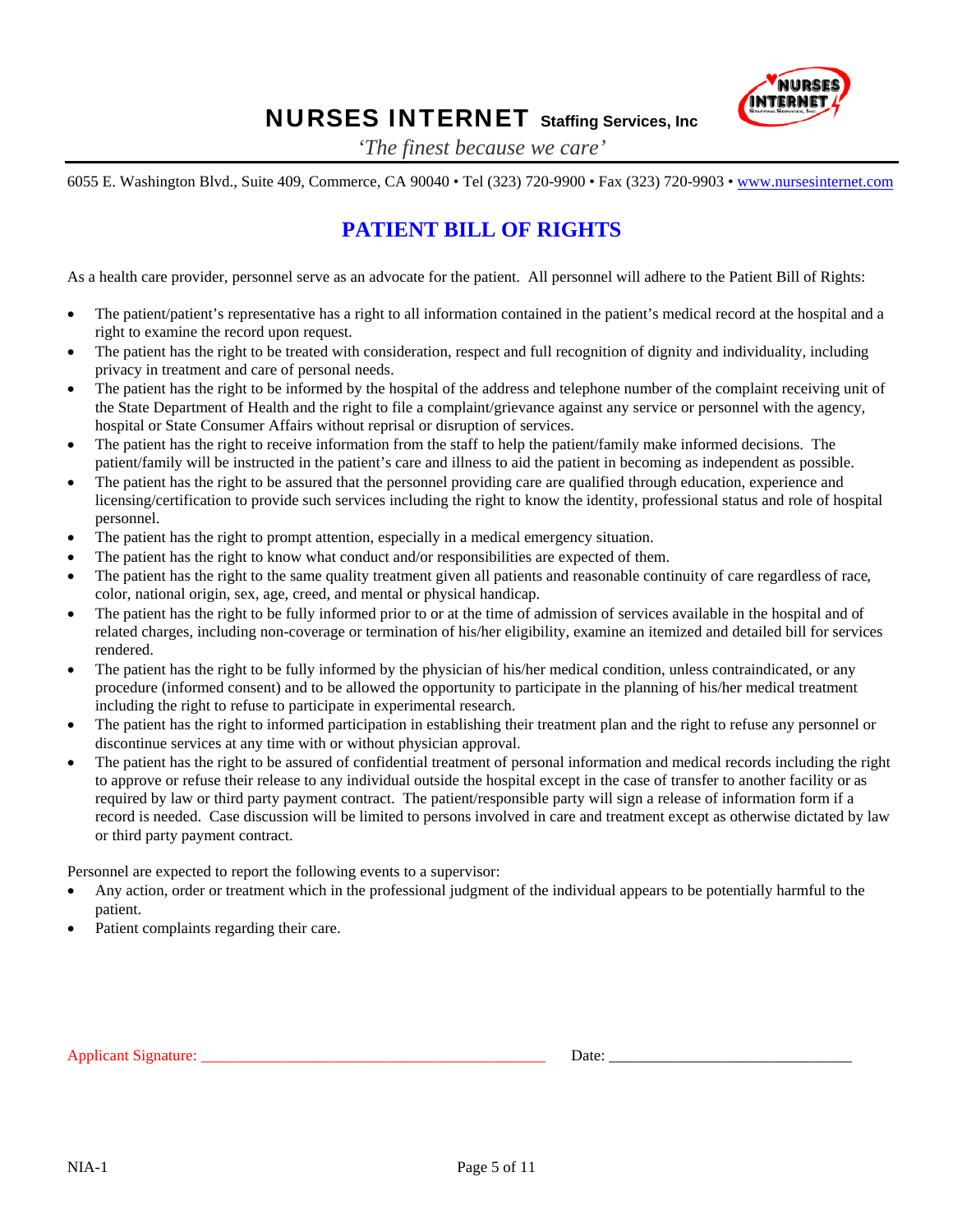

*'The finest because we care'*

6055 E. Washington Blvd., Suite 409, Commerce, CA 90040 • Tel (323) 720-9900 • Fax (323) 720-9903 • [www.nursesinternet.com](http://www.nursesinternet.com/)

### **CONFIDENTIALITY OF PATIENT INFORMATION**

Nurses Internet Staffing Services, Inc. acknowledges both legal and ethical responsibility to protect the privacy of patients and employees. Consequently, the indiscriminate or unauthorized review, use, or disclosure of personal information, medical or otherwise, regarding any patient or employee is expressly prohibited.

Except when required in the regular course of business, the discussion, use, transmission, or narration in any form of any patient information, which was obtained in the regular course of your employment, is STRICTLY forbidden.

Those individuals, who also have access to employee information, are expected to respect and treat the confidentiality of such information in the same manner as that of patient information.

Any violation of this policy shall constitute grounds for severe disciplinary action, including possible termination of the offending employee.

*I have read and understand the significance of this policy.* 

Applicant Signature: \_\_\_\_\_\_\_\_\_\_\_\_\_\_\_\_\_\_\_\_\_\_\_\_\_\_\_\_\_\_\_\_\_ Date: \_\_\_\_\_\_\_\_\_\_\_\_\_\_\_\_\_\_\_\_\_\_\_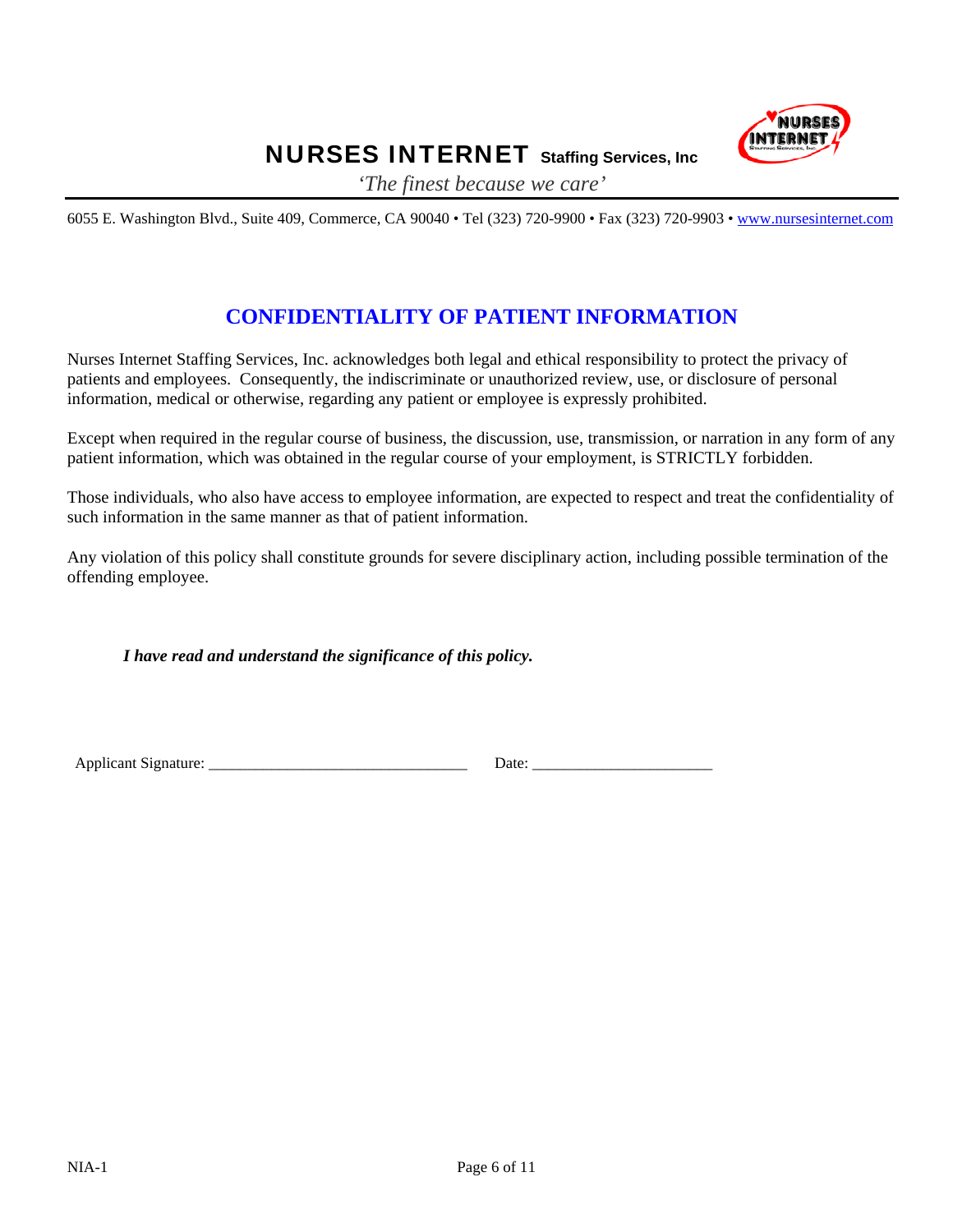

*'The finest because we care'*

6055 E. Washington Blvd., Suite 409, Commerce, CA 90040 • Tel (323) 720-9900 • Fax (323) 720-9903 • [www.nursesinternet.com](http://www.nursesinternet.com/)

#### **EMPLOYMENT AGREEMENT**

**Nurses Internet Staffing Services, Inc.** is a nurse staffing agency. The number of hours worked by our nursing staff is based on a combination of needs by our client hospitals, the availability and flexibility of the nurse, and the nurse's matching qualifications as required by our client hospitals. **Nurses Internet Staffing Services, Inc.** does not guarantee any number of hours for a shift in any given day or week. Even if the nurse has worked a full week, he/she can not expect to work the same number of hours in the next days, weeks or months to follow.

This employment agreement is non-exclusive. While employed with **Nurses Internet Staffing Services, Inc.**, our nursing staff is free to seek employment at other staffing agencies, as well as other medical facilities for that matter.

Although we will do everything possible to meet our nursing staff's scheduling needs, however, we cannot guarantee the proximity of work to home, *i.e.* within walking distance, or near a bus line, etc. If the nurse does not have a car, **Nurses Internet Staffing Services, Inc.** will not be responsible for the nurse's transportation arrangements.

Any controversy or claim arising out of or related to this agreement, or breach of it, shall be settled by arbitration in accordance with applicable laws.

As employee of **Nurses Internet Staffing Services, Inc.,** the nurse is expected and required to put patient safety and quality of care above everything else.

*My signature certifies that I have read and understand the above statement. It is also an indication that all information contained within my application is correct and may be verified by Nurses Internet Staffing Services, Inc. in compliance with the California Labor Law.* 

Applicant Signature: \_\_\_\_\_\_\_\_\_\_\_\_\_\_\_\_\_\_\_\_\_\_\_\_\_\_\_\_\_\_\_\_\_\_\_\_\_\_\_\_\_\_\_\_ Date: \_\_\_\_\_\_\_\_\_\_\_\_\_\_\_\_\_\_\_\_\_\_\_\_\_\_\_

#### **FLOAT POLICY**

Registry nurses assigned to work in the hospital may be subject to reassignment (floating) to a unit other than the initial assignment. Such reassignment may be to a unit reasonably consistent with the nurse's professional qualifications and experience.

**Nurses Internet Staffing Services, Inc.** expects our nursing staff to be flexible to float from one unit to another. Our nurses must accept transfer of assignment only when he/she has the capacity and experience to work in the reassigned unit. In a case where the nurse is to be reassigned to an area he/she does not feel competent, the nurse should explicitly explain to the hospital the reason for the refusal and should so inform the registry immediately.

In the event that a nurse refuses to accept the transfer, the hospital, as stated in the hospital contracts, may dismiss the nurse during the shift and at the hospital's sole discretion may instruct the nurse not to return to their facility for any future scheduled shifts. Nonetheless, the nurse will be compensated for the number of hours actually worked for that particular shift.

Applicant Signature: \_\_\_\_\_\_\_\_\_\_\_\_\_\_\_\_\_\_\_\_\_\_\_\_\_\_\_\_\_\_\_\_\_\_\_\_\_\_\_\_\_\_\_\_ Date: \_\_\_\_\_\_\_\_\_\_\_\_\_\_\_\_\_\_\_\_\_\_\_\_\_\_\_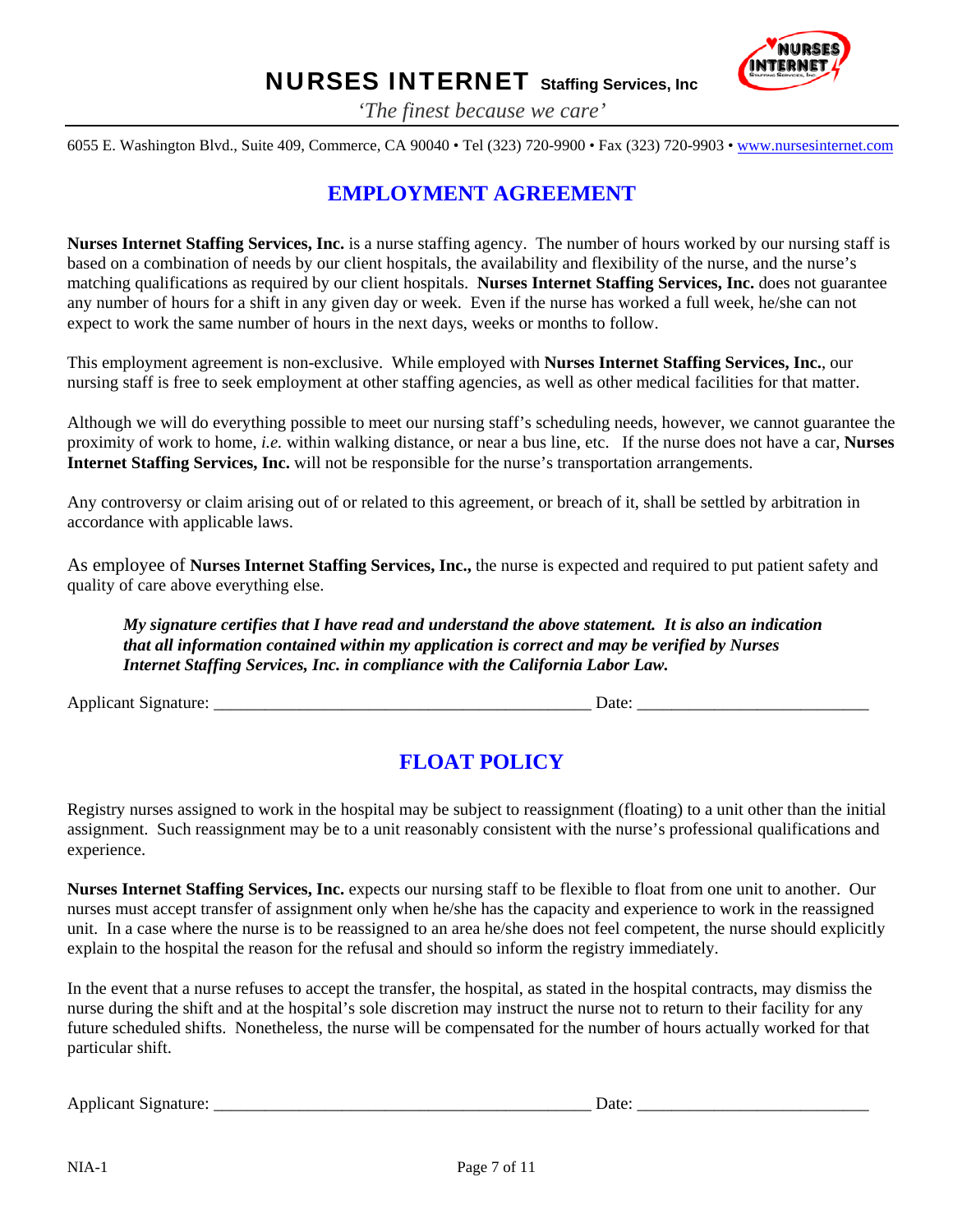

*'The finest because we care'*

6055 E. Washington Blvd., Suite 409, Commerce, CA 90040 • Tel (323) 720-9900 • Fax (323) 720-9903 • [www.nursesinternet.com](http://www.nursesinternet.com/)

### **CAPPING**

Many employees have frequent contact with various organizations, union groups, welfare agencies, insurance representatives and others. Knowing of these outside agencies and how they can serve patients is important information for many employees involved with direct patient contact.

From time to time a patient may require the need for outside legal services and ask an employee for the name of an attorney or law firm. Under no circumstances may any employee refer any patient to a specific attorney or law firm for legal assistance. The County Bar Association has a lawyer's referral service to handle requests of this nature.

Capping is the practice of soliciting business for lawyers. It is a criminal offense and both the capper and the attorney are subject to prosecution for capping (a misdemeanor) and conspiracy (a felony). Action 6152 of the Business and Professions code is reproduced for our information.

#### **6152 Prohibition of Solicitation**

"It is unlawful for any person, in his individual capacity or in his capacity as a public or private employee, or for any firm, corporation, partnership, or association to act as a runner or capper for any such attorneys in and about the state prisons, county jails, city prisons, or other places of detention of persons, city receiving hospitals, city and county receiving hospitals, county hospitals, justice courts, municipal courts, superior courts, or in any public institution or in any public place or upon any public street or highway or in and about private hospital, sanitariums or in and about any private institution or upon private property of any character whatsoever."

Severe disciplinary action up to and including termination will be taken against any employee who refers a patient to a specific attorney or law firm.

Applicant Signature:  $\Box$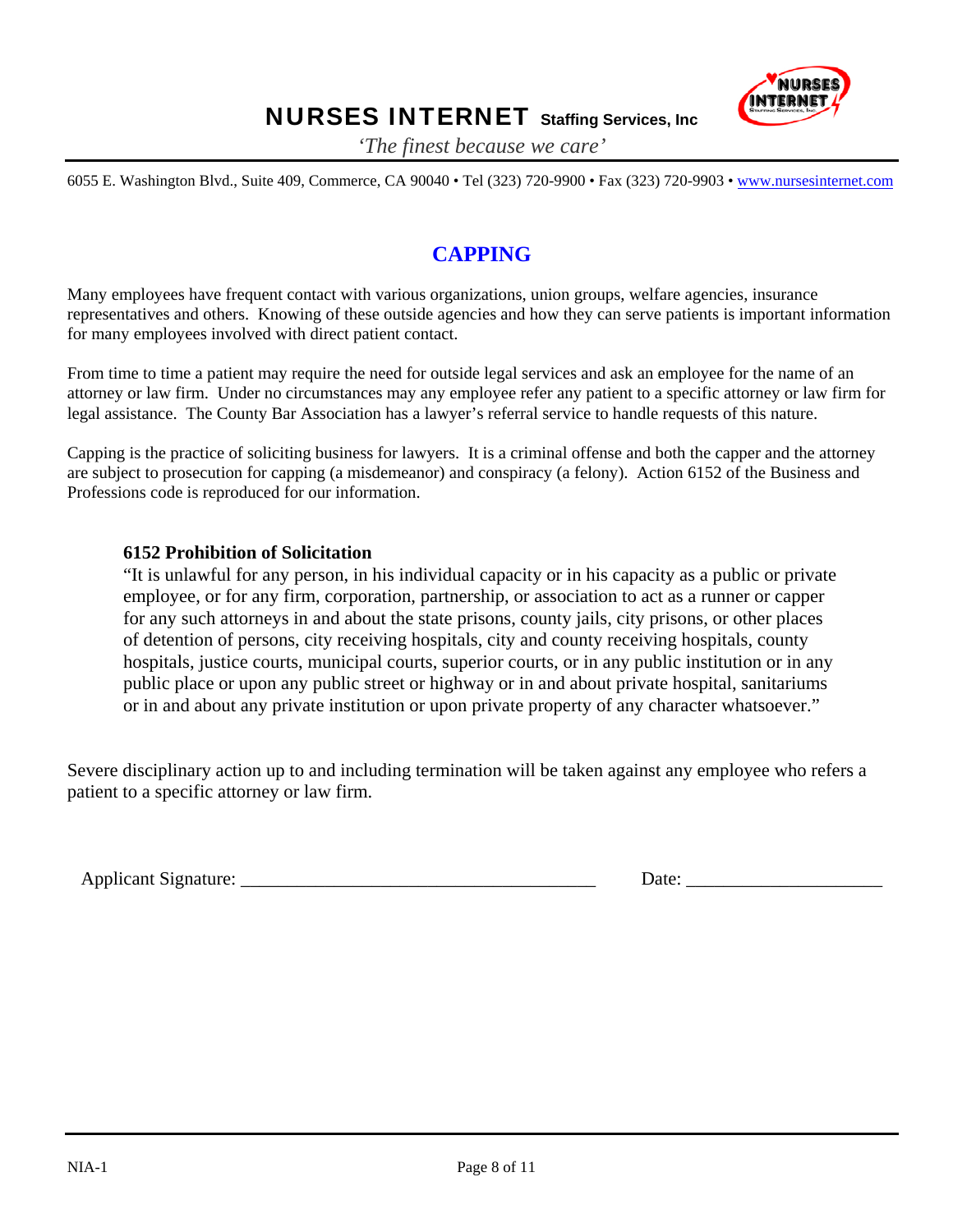

*'The finest because we care'*

6055 E. Washington Blvd., Suite 409, Commerce, CA 90040 • Tel (323) 720-9900 • Fax (323) 720-9903 • www.nursesinternet.com

#### **AUTHORIZATION FOR BACKGROUND CHECK**

I, hereby authorize Nurses Internet Staffing Services, Inc. to investigate my background and qualifications for purposes of evaluating whether I am qualified for the position for which I am applying. I understand that Nurses Internet Staffing Services, Inc. will utilize an outside firm or firms to assist in checking such information, and I specifically authorize such an investigation by information services and outside entities of the company's choice. I also understand that I may withhold my permission and that in such a case, no investigation will be done and my application for employment will not be processed further.

Information on my background check results will be kept separate from other employee information and will be maintained confidentially. Access to this information will be limited to my employer and its client hospitals. I also hereby authorize Nurses Internet Staffing Services and its client hospitals to have access to my background check results.

Applicant Signature: \_\_\_\_\_\_\_\_\_\_\_\_\_\_\_\_\_\_\_\_\_\_\_\_\_\_\_\_\_\_\_\_\_\_\_\_\_ Date: \_\_\_\_\_\_\_\_\_\_\_\_\_\_\_\_\_\_\_\_\_\_\_\_\_

### **AUTHORIZATION FOR MEDICAL INFORMATION RELEASE**

I hereby grant permission for my employer and its client hospitals to have access to my medical records and accordingly authorize my employer to contact any health care provider for the release of such medical records.

Access to my medical and all health information on this application package will be limited to my employer, Nurses Internet Staffing Services, Inc*.*, and all its client hospitals.

Applicant Signature: \_\_\_\_\_\_\_\_\_\_\_\_\_\_\_\_\_\_\_\_\_\_\_\_\_\_\_\_\_\_\_\_\_\_\_\_\_\_\_ Date: \_\_\_\_\_\_\_\_\_\_\_\_\_\_\_\_\_\_\_\_\_\_\_\_

### **EMPLOYEE'S CONSENT FOR DRUG SCREENING**

I understand that it is a policy of Nurses Internet Staffing Services, Inc. for its employees to undergo a drugscreening test. Therefore, I hereby consent to the collection of a urine/blood sample and its forensic analysis for drugs of abuse. I further authorize the laboratory to release the results of this test to my employer, prospective employer, my employer's authorized personnel or medical review officer.

Applicant Signature: \_\_\_\_\_\_\_\_\_\_\_\_\_\_\_\_\_\_\_\_\_\_\_\_\_\_\_\_\_\_\_\_\_\_\_\_\_\_\_ Date: \_\_\_\_\_\_\_\_\_\_\_\_\_\_\_\_\_\_\_\_\_\_\_\_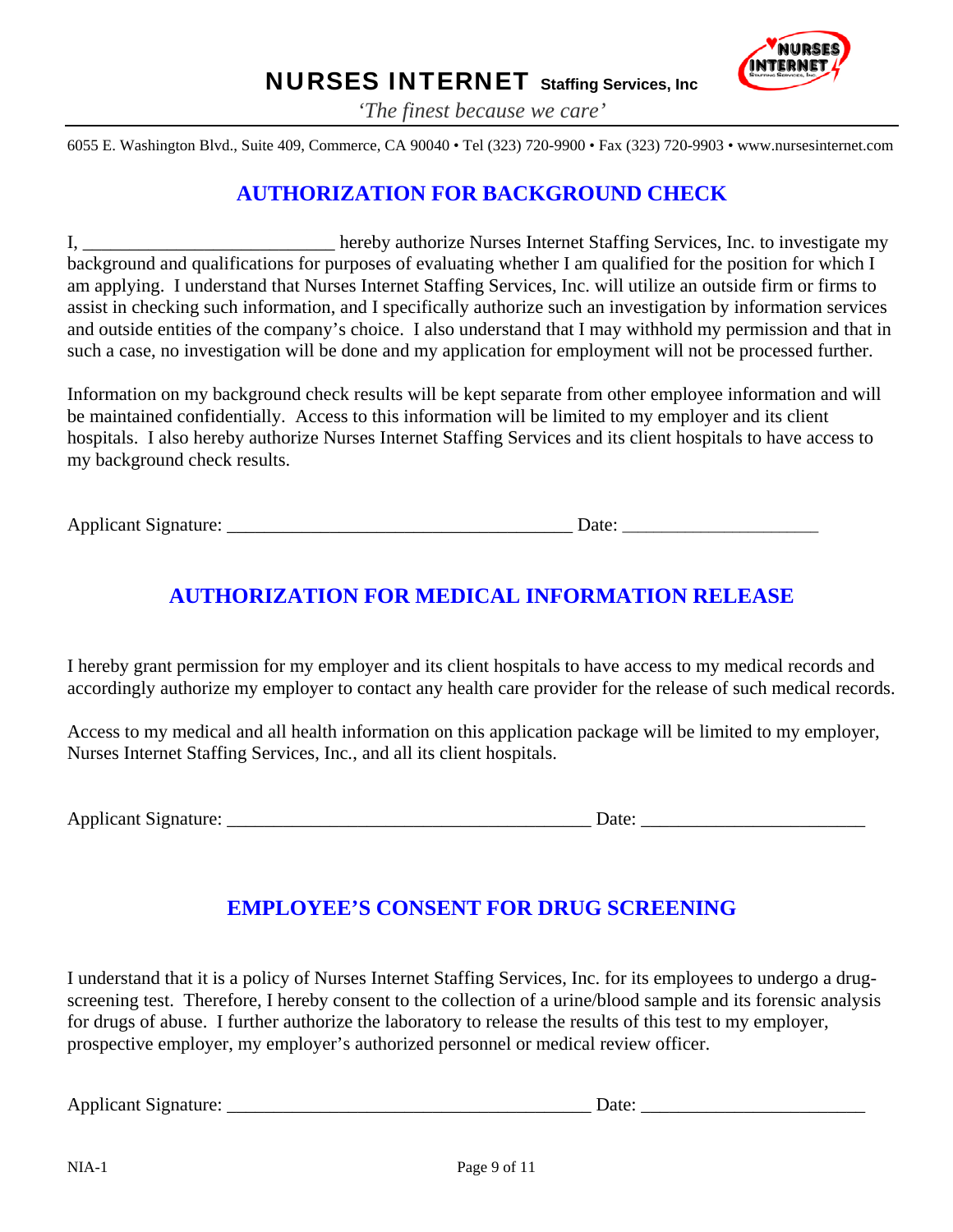

*'The finest because we care'*

6055 E. Washington Blvd., Suite 409, Commerce, CA 90040 • Tel (323) 720-9900 • Fax (323) 720-9903 • www.nursesinternet.com

#### **REFERENCE CHECK**

| <b>Employee Authorization</b>                                                                                         |                    |         |                 |                      |
|-----------------------------------------------------------------------------------------------------------------------|--------------------|---------|-----------------|----------------------|
| release the company or person completing this form from any and all liability in providing the requested information. |                    |         |                 |                      |
| Would You Rehire?<br>PLEASE CHECK THE APPROPRIATE RATING:                                                             | $[O]$ Yes $[O]$ No |         |                 |                      |
| PERFORMANCE                                                                                                           | Above Average      | Average |                 | <b>Below Average</b> |
| <b>QUALITY OF WORK</b>                                                                                                |                    |         |                 |                      |
| <b>DEPENDABILITY</b>                                                                                                  |                    |         |                 |                      |
| <b>COOPERATION</b>                                                                                                    |                    |         |                 |                      |
| <b>Additional Comments:</b>                                                                                           |                    |         |                 |                      |
|                                                                                                                       |                    |         |                 |                      |
|                                                                                                                       |                    |         |                 |                      |
| <b>Print Name</b>                                                                                                     | <b>Signature</b>   | Date    | <b>Position</b> |                      |
|                                                                                                                       |                    |         |                 |                      |